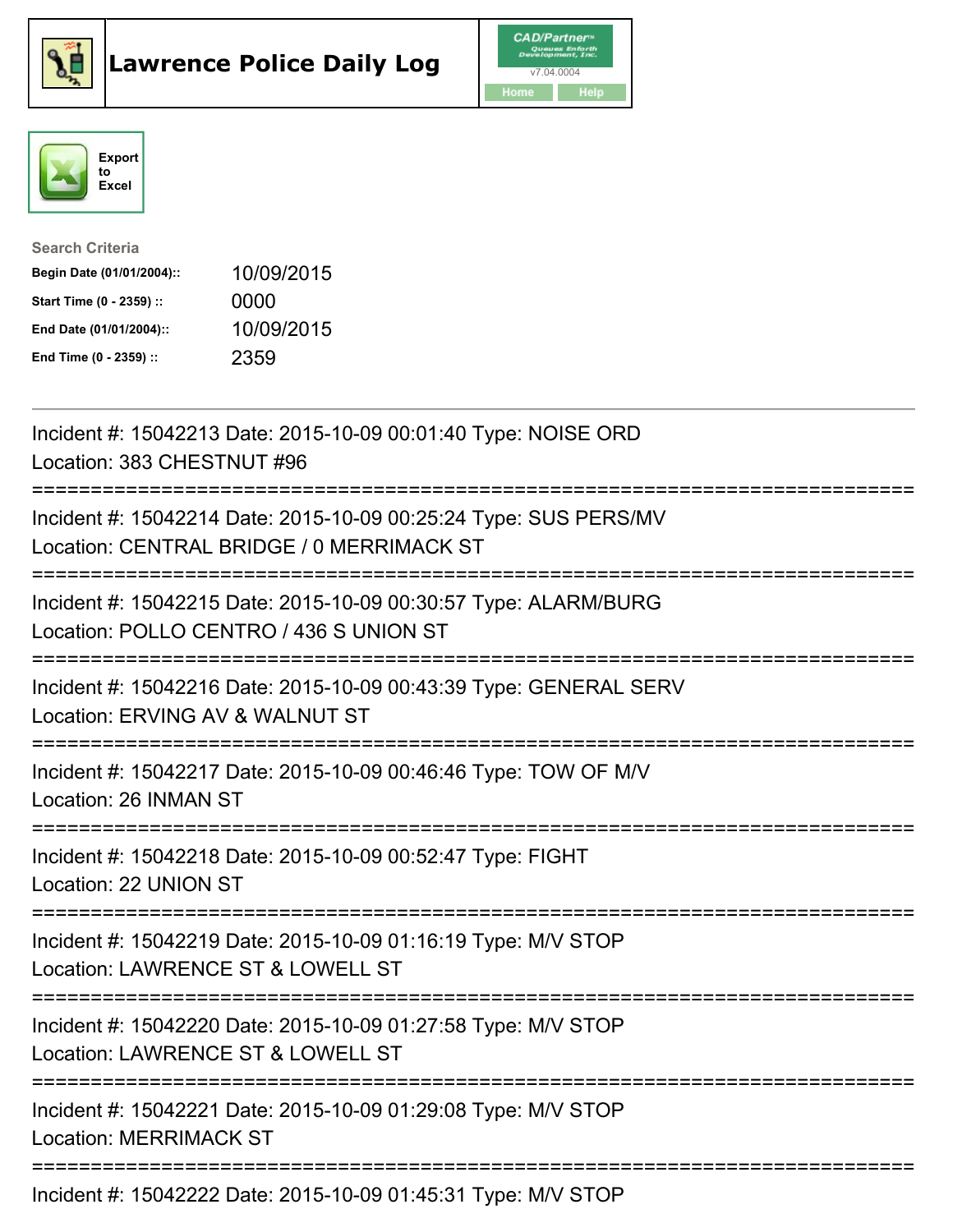Location: LOWELL ST & MILTON ST

| Incident #: 15042223 Date: 2015-10-09 01:52:19 Type: MEDIC SUPPORT<br>Location: LAWRENCE POLICE DEPARTMENT / 90 LOWELL ST |
|---------------------------------------------------------------------------------------------------------------------------|
| Incident #: 15042224 Date: 2015-10-09 01:53:31 Type: M/V STOP<br>Location: 57 HAWLEY ST                                   |
| Incident #: 15042225 Date: 2015-10-09 01:54:28 Type: M/V STOP<br>Location: LOWELL ST & OXFORD ST                          |
| Incident #: 15042226 Date: 2015-10-09 02:02:40 Type: SUS PERS/MV<br>Location: 48 UNION ST                                 |
| Incident #: 15042227 Date: 2015-10-09 02:03:19 Type: THREATS<br>Location: BROADWAY & ESSEX ST                             |
| Incident #: 15042228 Date: 2015-10-09 02:09:48 Type: M/V STOP<br>Location: 53 KINGSTON ST                                 |
| Incident #: 15042229 Date: 2015-10-09 02:16:01 Type: M/V STOP<br>Location: BROADWAY & PARK ST                             |
| Incident #: 15042230 Date: 2015-10-09 02:18:44 Type: M/V STOP<br>Location: ESSEX ST & WINTER ST                           |
| Incident #: 15042231 Date: 2015-10-09 02:22:46 Type: M/V STOP<br>Location: BROADWAY & TREMONT ST                          |
| Incident #: 15042232 Date: 2015-10-09 02:29:27 Type: M/V STOP<br>Location: CENTRAL BRIDGE / 0 MERRIMACK ST                |
| Incident #: 15042233 Date: 2015-10-09 02:31:50 Type: M/V STOP<br>Location: CANAL ST & MARSTON ST                          |
| Incident #: 15042234 Date: 2015-10-09 02:34:22 Type: M/V STOP<br>Location: E HAVERHILL ST & HAVERHILL ST                  |
| Incident #: 15042235 Date: 2015-10-09 02:41:15 Type: M/V STOP<br>Location: LAWRENCE ST & MYRTLE ST                        |
| Incident #: 15042236 Date: 2015-10-09 02:53:34 Type: ASSSIT AMBULANC                                                      |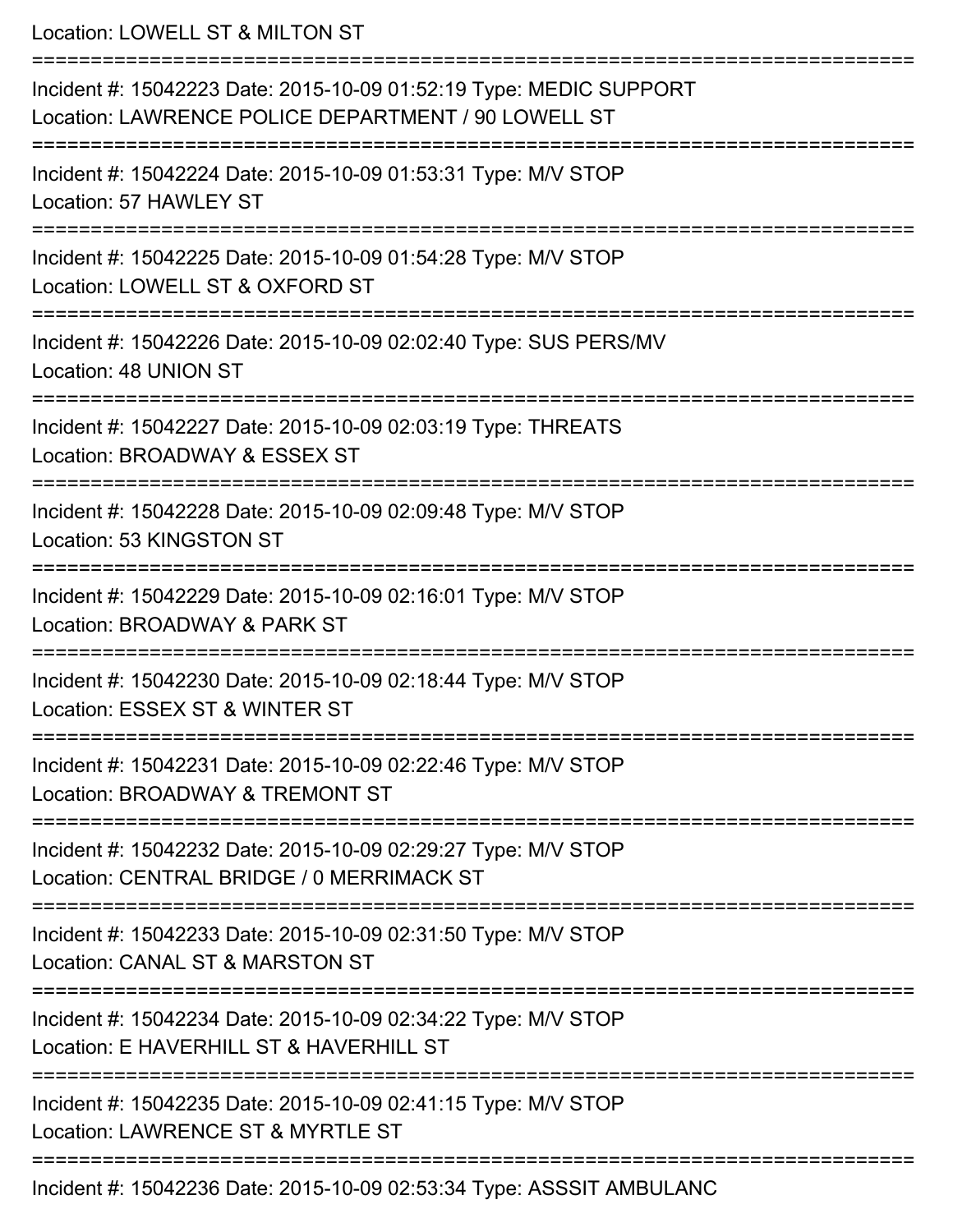| Incident #: 15042237 Date: 2015-10-09 02:57:28 Type: M/V STOP<br>Location: BROADWAY & WATER ST              |
|-------------------------------------------------------------------------------------------------------------|
| Incident #: 15042238 Date: 2015-10-09 03:16:26 Type: ALARMS<br>Location: M&K AUTO REPAIR / 134 WEST ST      |
| Incident #: 15042239 Date: 2015-10-09 03:20:02 Type: AUTO ACC/UNK PI<br>Location: MT VERNON ST & S BROADWAY |
| Incident #: 15042240 Date: 2015-10-09 03:39:45 Type: M/V STOP<br>Location: BROADWAY & CROSS ST              |
| Incident #: 15042241 Date: 2015-10-09 03:40:03 Type: AMBULANCE ASSSI<br>Location: LOWELL ST & OXFORD ST     |
| Incident #: 15042242 Date: 2015-10-09 03:47:24 Type: M/V STOP<br>Location: BROADWAY & LOWELL ST             |
| Incident #: 15042243 Date: 2015-10-09 03:54:37 Type: M/V STOP<br>Location: BROADWAY & MANCHESTER ST         |
| Incident #: 15042244 Date: 2015-10-09 05:41:03 Type: MV/BLOCKING<br>Location: 364 ANDOVER ST                |
| Incident #: 15042245 Date: 2015-10-09 05:44:41 Type: ALARMS<br>Location: BRUCE SCHOOL / 135 BUTLER ST       |
| Incident #: 15042246 Date: 2015-10-09 06:54:48 Type: PARK & WALK<br><b>Location: BROADWAY</b>               |
| Incident #: 15042247 Date: 2015-10-09 07:17:07 Type: CLOSE STREET<br>Location: JACKSON ST & KENDRICK ST     |
| Incident #: 15042248 Date: 2015-10-09 07:19:10 Type: ALARMS<br>Location: BRUNO RESD. / 25 BROMFIELD ST      |
| Incident #: 15042249 Date: 2015-10-09 07:22:05 Type: CLOSE STREET<br>Location: AVON ST & BRUCE ST           |
| Incident #: 15042250 Date: 2015-10-09 07:26:24 Type: ALARMS                                                 |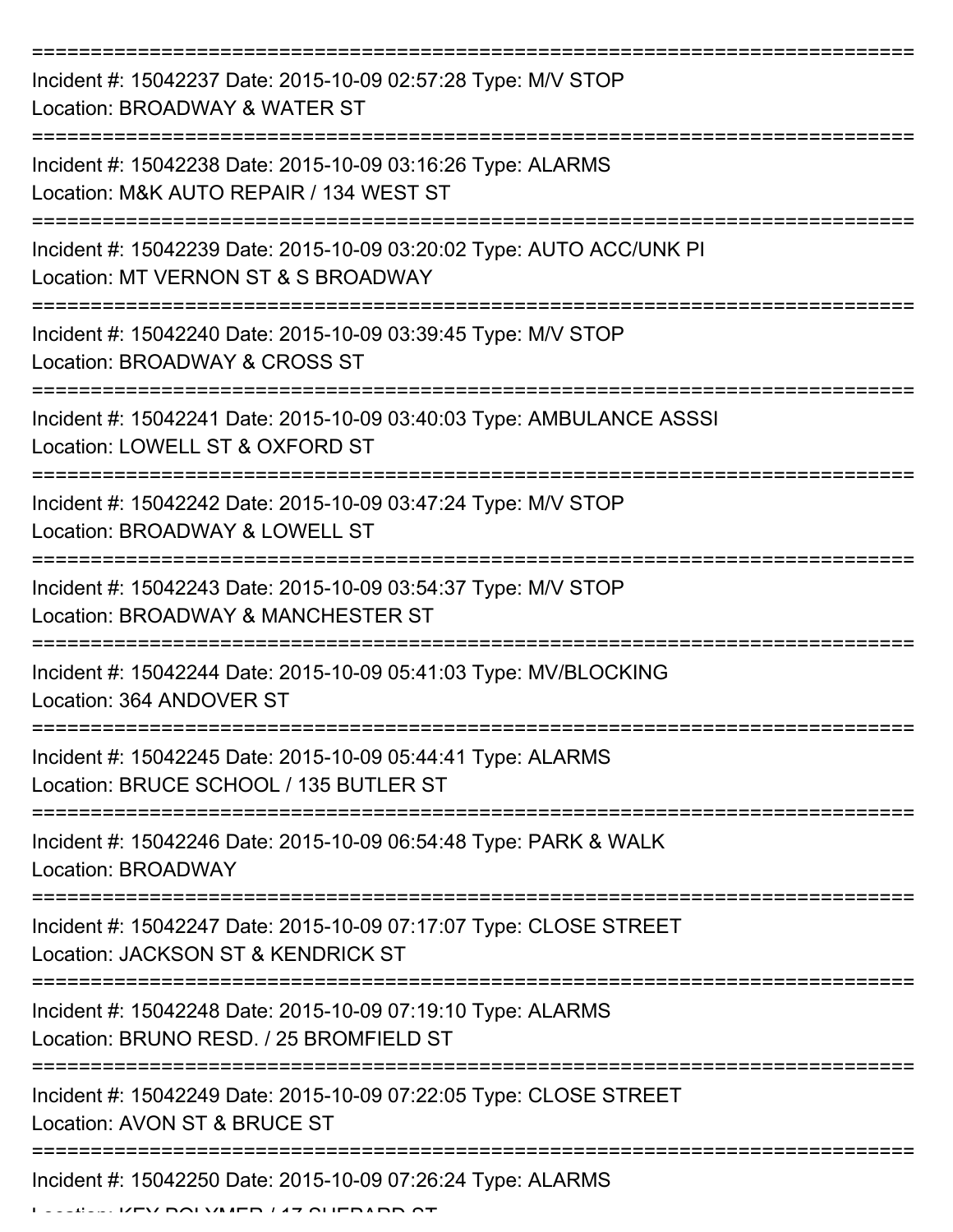| Incident #: 15042254 Date: 2015-10-09 07:34:00 Type: M/V STOP<br>Location: GRAFTON ST & WINTHROP AV                                  |
|--------------------------------------------------------------------------------------------------------------------------------------|
| Incident #: 15042251 Date: 2015-10-09 07:36:23 Type: CLOSE STREET<br>Location: LYNN ST & S UNION ST                                  |
| Incident #: 15042253 Date: 2015-10-09 07:38:26 Type: B&E/MV/PAST<br>Location: 90 CROSS ST                                            |
| Incident #: 15042252 Date: 2015-10-09 07:38:41 Type: ANIMAL COMPL<br><b>Location: MONROE ST</b>                                      |
| Incident #: 15042255 Date: 2015-10-09 07:55:58 Type: M/V STOP<br>Location: S BROADWAY & SALEM ST                                     |
| ===============<br>Incident #: 15042256 Date: 2015-10-09 07:57:27 Type: ALARM/BURG<br>Location: KEY POLYMER / 17 SHEPARD ST          |
| Incident #: 15042257 Date: 2015-10-09 07:59:12 Type: SUS PERS/MV<br>Location: MANCHESTER ST & WASHINGTON ST                          |
| Incident #: 15042258 Date: 2015-10-09 08:03:13 Type: DISORDERLY<br>Location: 660 HAVERHILL ST #1                                     |
| Incident #: 15042259 Date: 2015-10-09 08:05:01 Type: LARCENY/PAST<br>Location: 40 HOFFMAN AV                                         |
| Incident #: 15042260 Date: 2015-10-09 08:12:25 Type: LARCENY/PAST<br>Location: 12 DIAMOND ST #14                                     |
| Incident #: 15042261 Date: 2015-10-09 08:18:07 Type: SUS PERS/MV<br>Location: 134 PROSPECT ST                                        |
| -------------------------------------<br>Incident #: 15042262 Date: 2015-10-09 08:25:53 Type: VIO CITY ORD<br>Location: 499 ESSEX ST |
| Incident #: 15042263 Date: 2015-10-09 08:57:50 Type: WIRE DOWN<br>Location: CHESTNUT ST & LAWRENCE ST                                |
| Incident #: 15042264 Date: 2015-10-09 09:12:29 Type: DISTURBANCE                                                                     |

Location: AMES ST & SMITH ST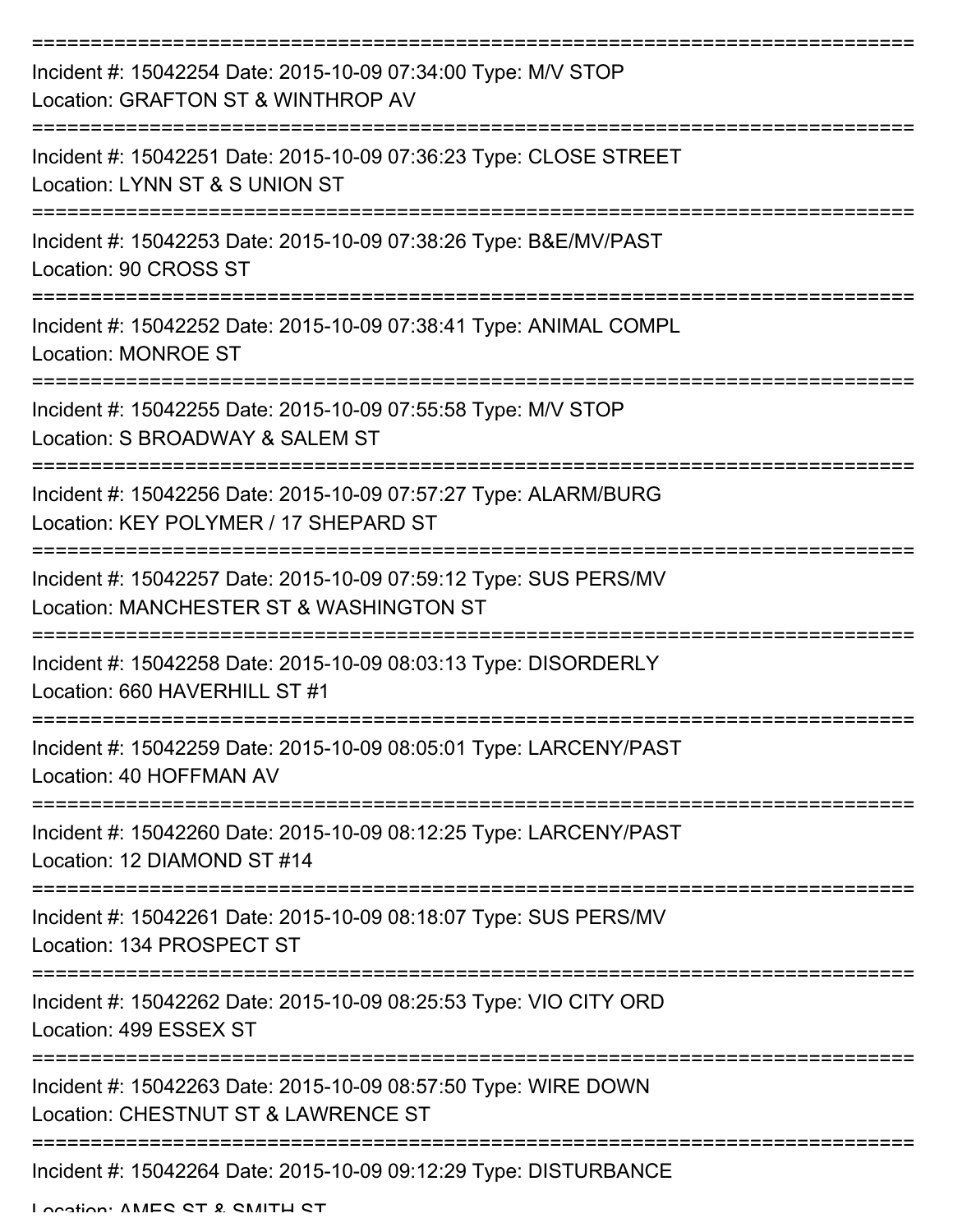| Incident #: 15042265 Date: 2015-10-09 09:22:19 Type: ALARM/BURG<br>Location: MT VERNON LIQUORS / 421 S BROADWAY              |
|------------------------------------------------------------------------------------------------------------------------------|
| Incident #: 15042266 Date: 2015-10-09 09:32:03 Type: RECOV/STOL/MV<br>Location: 201 MERRIMACK ST                             |
| Incident #: 15042267 Date: 2015-10-09 09:37:35 Type: DOMESTIC/PROG<br>Location: 82 HAVERHILL ST #2                           |
| Incident #: 15042268 Date: 2015-10-09 09:38:04 Type: ALARM/BURG<br>Location: ROSA RESD / 17 PLATT ST                         |
| Incident #: 15042273 Date: 2015-10-09 09:59:50 Type: FRAUD<br>Location: 256 FARNHAM ST FL 2                                  |
| Incident #: 15042269 Date: 2015-10-09 10:00:28 Type: MAN DOWN<br>Location: MANCHESTER ST & CURRANT HILL RD                   |
| Incident #: 15042270 Date: 2015-10-09 10:02:11 Type: UNWANTEDGUEST<br>Location: 280 MERRIMACK ST                             |
| ====================<br>Incident #: 15042271 Date: 2015-10-09 10:06:19 Type: PARK & WALK<br>Location: BRADFORD ST & BROADWAY |
| Incident #: 15042272 Date: 2015-10-09 10:12:30 Type: WARRANT SERVE<br>Location: 264 JACKSON ST #3                            |
| --------------<br>Incident #: 15042274 Date: 2015-10-09 10:24:48 Type: WARRANT SERVE<br>Location: 141 AMESBURY ST #107       |
| Incident #: 15042275 Date: 2015-10-09 10:47:30 Type: WARRANT SERVE<br>Location: 317 S BROADWAY #APT 2                        |
| Incident #: 15042276 Date: 2015-10-09 10:55:23 Type: NOTIFICATION<br>Location: 112 MARSTON ST #402                           |
| Incident #: 15042277 Date: 2015-10-09 11:06:29 Type: SELECTIVE ENF<br>Location: HAVERHILL ST & SHAWMUT ST                    |
| Incident #: 15042278 Date: 2015-10-09 11:10:54 Type: INVEST CONT<br>Location: 105 RIVER POINTE WY #3210                      |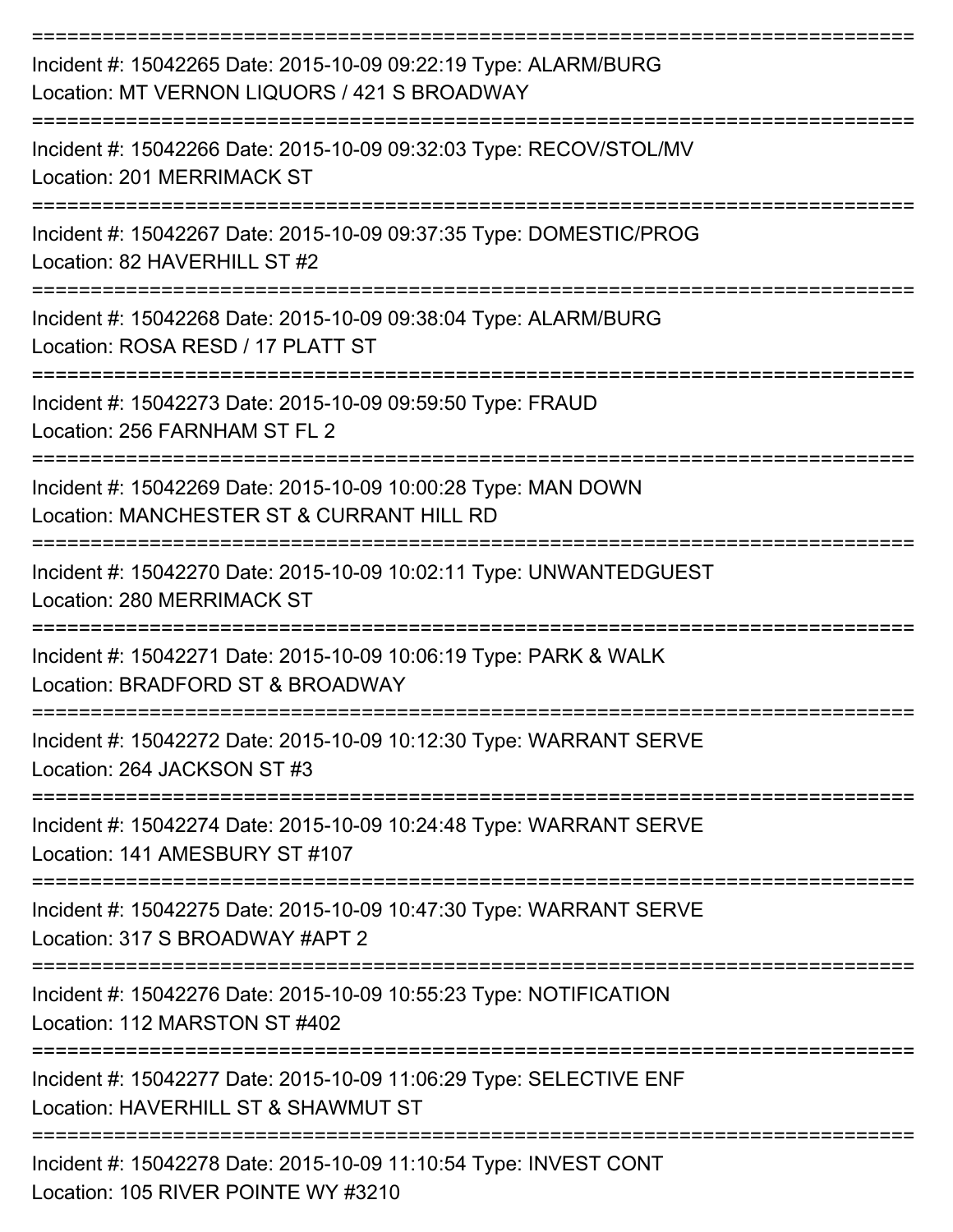| Incident #: 15042279 Date: 2015-10-09 11:15:03 Type: WARRANT SERVE<br>Location: 25 SPRINGFIELD ST #3                                           |
|------------------------------------------------------------------------------------------------------------------------------------------------|
| :===================================<br>Incident #: 15042280 Date: 2015-10-09 11:42:43 Type: TRESPASSING<br>Location: 10 DIAMOND ST            |
| Incident #: 15042281 Date: 2015-10-09 11:49:28 Type: SHOPLIFTING<br>Location: MARKET BASKET / 700 ESSEX ST<br>:=============================== |
| Incident #: 15042282 Date: 2015-10-09 12:12:17 Type: LARCENY/MV/PAST<br>Location: WENDY'S / 99 WINTHROP AV                                     |
| Incident #: 15042283 Date: 2015-10-09 12:15:16 Type: DRUG VIO<br>Location: ARLINGTON ST & BROADWAY<br>------------------------                 |
| Incident #: 15042284 Date: 2015-10-09 12:18:57 Type: AUTO ACC/NO PI<br>Location: HAMPSHIRE ST & LOWELL ST                                      |
| Incident #: 15042285 Date: 2015-10-09 12:34:08 Type: WARRANT SERVE<br>Location: 264 JACKSON ST FL 3<br>----------------<br>----------------    |
| :=============<br>Incident #: 15042286 Date: 2015-10-09 12:39:34 Type: SUS PERS/MV<br>Location: 29 BROMFIELD ST                                |
| Incident #: 15042287 Date: 2015-10-09 12:41:35 Type: SUS PERS/MV<br>Location: MERRIMACK ST & PARKER ST                                         |
| Incident #: 15042288 Date: 2015-10-09 12:54:19 Type: AUTO ACC/NO PI<br>Location: 700 ESSEX ST                                                  |
| Incident #: 15042289 Date: 2015-10-09 12:59:19 Type: M/V STOP<br>Location: 125 AMESBURY ST                                                     |
| Incident #: 15042290 Date: 2015-10-09 12:59:43 Type: INVEST CONT<br><b>Location: 208 LAWRENCE</b>                                              |
| Incident #: 15042291 Date: 2015-10-09 13:07:08 Type: TRESPASSING<br>Location: 97 NEWBURY ST                                                    |
| Incident #: 15042293 Date: 2015-10-09 13:11:16 Type: ASSSIT OTHER PD<br>Location: 166 PARK ST FL 1ST FL                                        |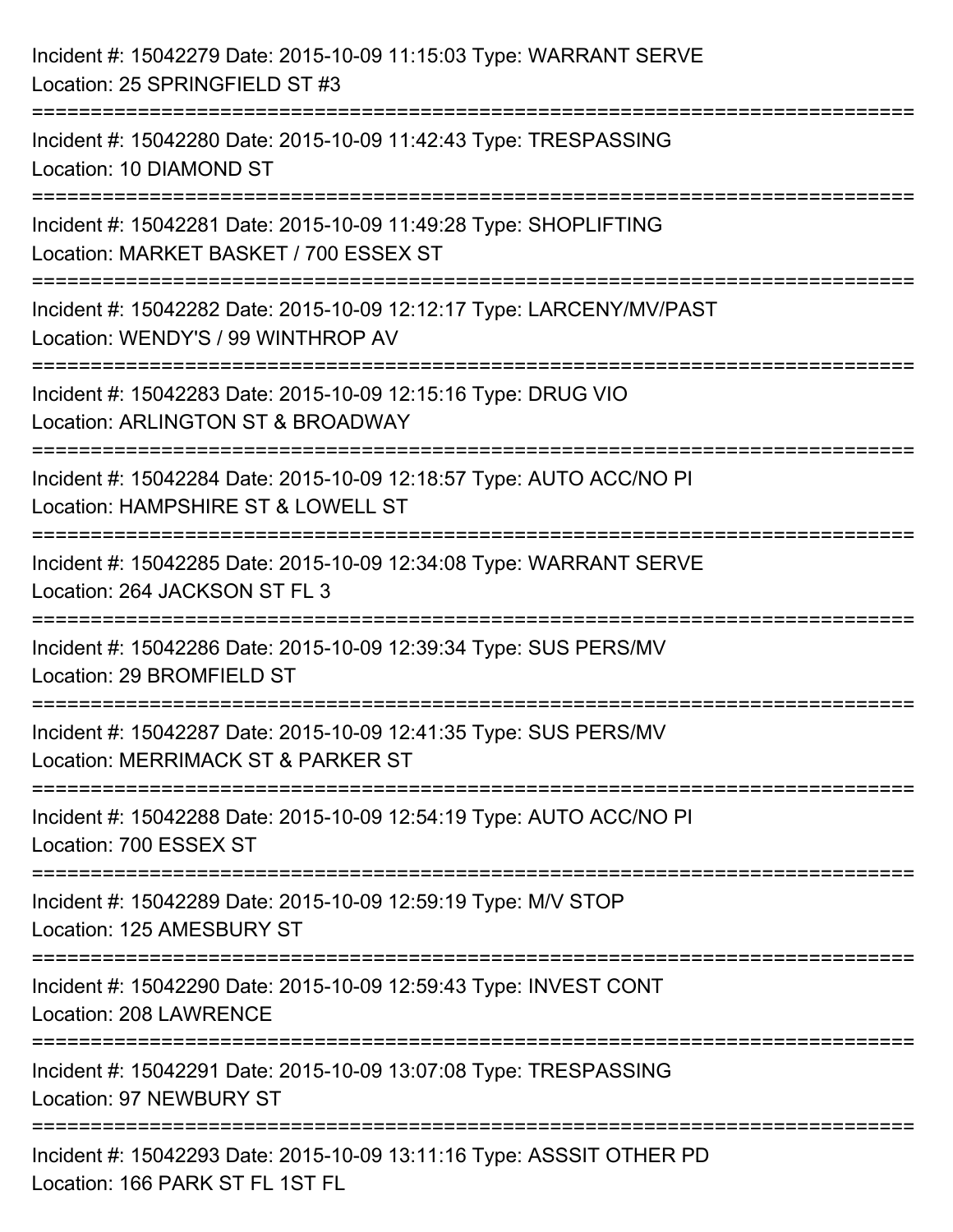| Incident #: 15042292 Date: 2015-10-09 13:12:02 Type: FIGHT<br>Location: ESSEX ST & MARGIN ST                                                    |
|-------------------------------------------------------------------------------------------------------------------------------------------------|
| Incident #: 15042294 Date: 2015-10-09 13:34:58 Type: DRUG VIO<br><b>Location: CURRANT HILL RD</b>                                               |
| Incident #: 15042295 Date: 2015-10-09 13:43:00 Type: AUTO ACC/NO PI<br>Location: AMESBURY ST & COMMON ST<br>:================================== |
| Incident #: 15042296 Date: 2015-10-09 13:52:21 Type: TENANT PROB<br>Location: 30 GROTON ST #203 FL 2                                            |
| Incident #: 15042297 Date: 2015-10-09 13:54:51 Type: GENERAL SERV<br>Location: 70 N PARISH RD                                                   |
| Incident #: 15042298 Date: 2015-10-09 14:19:28 Type: TOW/REPOSSED<br>Location: 153 LAWRENCE ST                                                  |
| Incident #: 15042299 Date: 2015-10-09 14:31:23 Type: M/V STOP<br>Location: GRAFTON ST & WINTHROP AV                                             |
| Incident #: 15042300 Date: 2015-10-09 14:31:42 Type: WARRANT SERVE<br>Location: PEMBERTON PARK / null                                           |
| Incident #: 15042301 Date: 2015-10-09 14:32:19 Type: CONFIS PROP<br>Location: HENNESSEY SCHOOL / 122 HANCOCK ST                                 |
| Incident #: 15042302 Date: 2015-10-09 14:32:26 Type: M/V STOP<br>Location: GRAFTON ST & WINTHROP AV                                             |
| Incident #: 15042303 Date: 2015-10-09 14:35:10 Type: DRUG OVERDOSE<br>Location: 117 THOREAU WAY #512                                            |
| Incident #: 15042304 Date: 2015-10-09 14:48:23 Type: DOMESTIC/PROG<br>Location: 82 HAVERHILL ST FL 2                                            |
| Incident #: 15042305 Date: 2015-10-09 14:51:53 Type: M/V STOP<br>Location: 82 EVERETT ST                                                        |
| Incident #: 15042306 Date: 2015-10-09 14:58:30 Type: DISTURBANCE<br>Location: 9 HOWE CT                                                         |

===========================================================================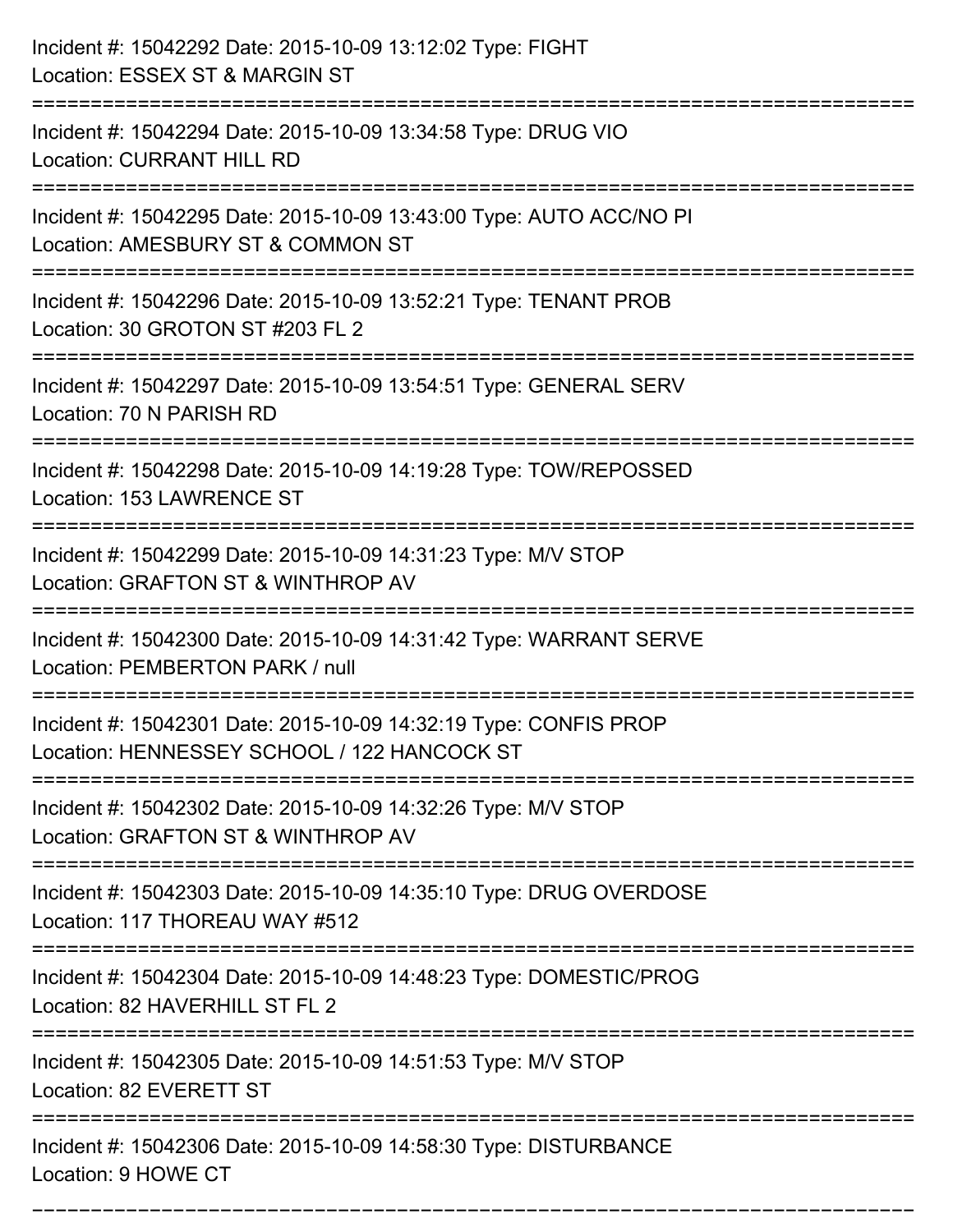| Incident #: 15042307 Date: 2015-10-09 15:02:08 Type: FRAUD<br>Location: 50 BROADWAY                                                                                       |
|---------------------------------------------------------------------------------------------------------------------------------------------------------------------------|
| Incident #: 15042308 Date: 2015-10-09 15:25:10 Type: AUTO ACC/NO PI<br>Location: 1 CANAL ST                                                                               |
| Incident #: 15042309 Date: 2015-10-09 15:26:08 Type: UNATENEDCHILD<br>Location: 38 MELROSE ST<br>========================                                                 |
| Incident #: 15042310 Date: 2015-10-09 15:29:51 Type: AUTO ACC/NO PI<br>Location: JACKSON ST & PARK ST                                                                     |
| Incident #: 15042311 Date: 2015-10-09 15:33:45 Type: DOMESTIC/PROG<br>Location: 13 RIVERVIEW PL #3<br>==================================<br>============================= |
| Incident #: 15042312 Date: 2015-10-09 15:38:35 Type: AUTO ACC/NO PI<br>Location: DENNYS / 160 WINTHROP AV<br>:================                                            |
| Incident #: 15042313 Date: 2015-10-09 16:11:25 Type: UNWANTEDGUEST<br>Location: 50 BROADWAY<br>==========================                                                 |
| Incident #: 15042314 Date: 2015-10-09 16:24:18 Type: INVESTIGATION<br>Location: 681 ESSEX ST #APT 8                                                                       |
| Incident #: 15042315 Date: 2015-10-09 16:27:36 Type: MEDIC SUPPORT<br>Location: 250 FARNHAM ST FL 2ND FL                                                                  |
| Incident #: 15042316 Date: 2015-10-09 16:44:00 Type: HIT & RUN M/V<br>Location: 150 MYRTLE ST                                                                             |
| Incident #: 15042317 Date: 2015-10-09 17:05:58 Type: THREATS<br>Location: LITTLE CEASARS / 160 WINTHROP AV                                                                |
| Incident #: 15042318 Date: 2015-10-09 17:32:52 Type: SUS PERS/MV<br>Location: DUNKIN DONUTS / 226 WINTHROP AV                                                             |
| Incident #: 15042319 Date: 2015-10-09 17:46:45 Type: AUTO ACC/NO PI<br>Location: 67 MAPLE ST                                                                              |
| Incident #: 15042320 Date: 2015-10-09 17:53:24 Type: AUTO ACC/UNK PI<br>Location: AMESBURY ST & COMMON ST                                                                 |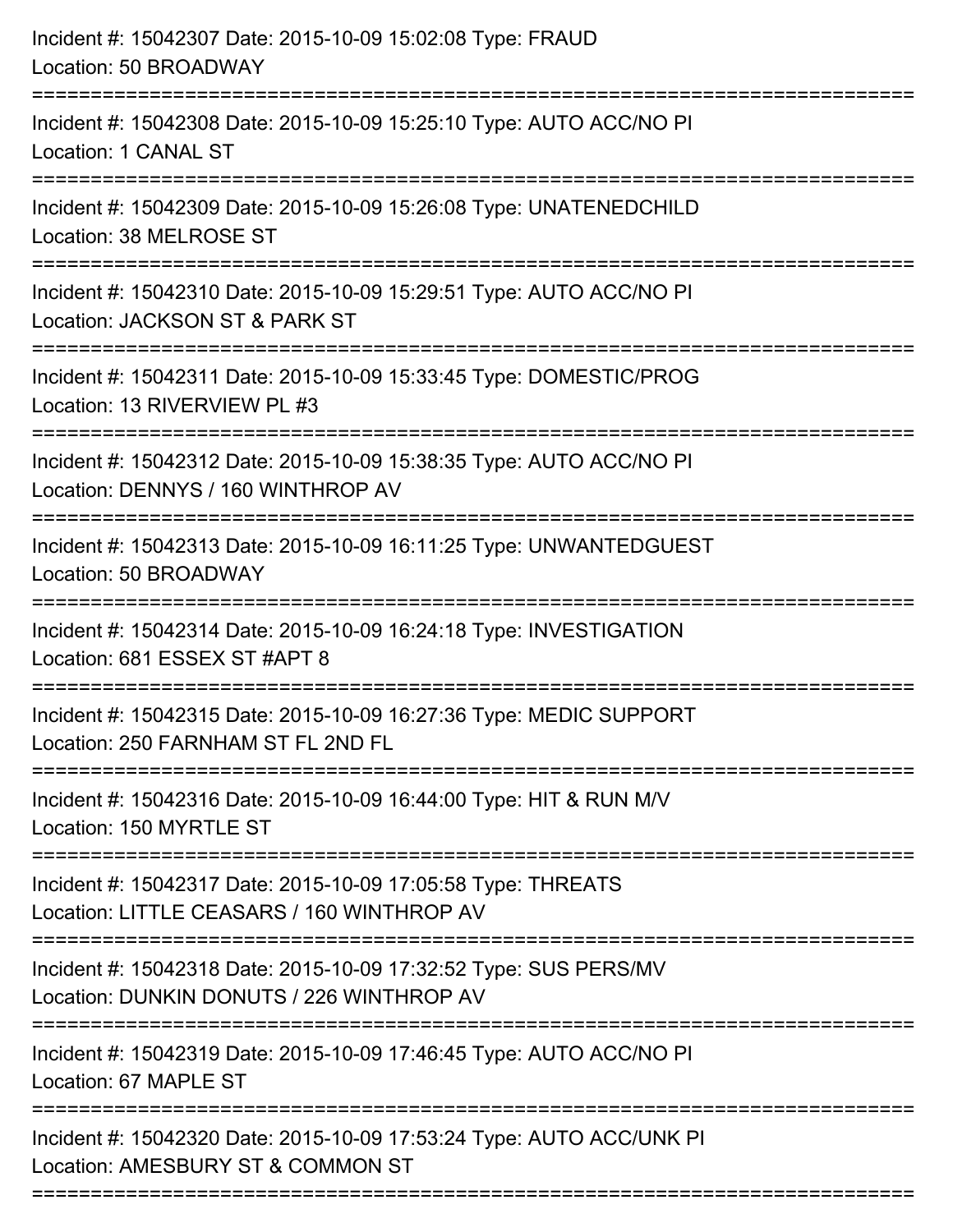Location: C + D AUTO GLASS / 21 WEST ST

| Incident #: 15042322 Date: 2015-10-09 18:08:27 Type: AUTO ACC/NO PI<br>Location: BROADWAY & CANAL ST                             |
|----------------------------------------------------------------------------------------------------------------------------------|
| Incident #: 15042323 Date: 2015-10-09 18:09:42 Type: MEDIC SUPPORT<br>Location: AMESBURY ST & COMMON ST                          |
| Incident #: 15042324 Date: 2015-10-09 18:17:48 Type: MEDIC SUPPORT<br>Location: ANDOVER ST & S BROADWAY                          |
| Incident #: 15042325 Date: 2015-10-09 18:22:14 Type: MV/BLOCKING<br>Location: 6 OAK ST                                           |
| Incident #: 15042326 Date: 2015-10-09 18:22:17 Type: GENERAL SERV<br>Location: 9 HOWE CT #1 FL 1                                 |
| Incident #: 15042327 Date: 2015-10-09 18:34:16 Type: INVEST CONT<br>Location: DEMOULAS MARKET / 700 ESSEX ST                     |
| Incident #: 15042328 Date: 2015-10-09 18:34:33 Type: WARRANT SERVE<br>Location: 90 LOWELL ST                                     |
| Incident #: 15042329 Date: 2015-10-09 18:37:44 Type: HIT & RUN M/V<br>Location: 220 MERRIMACK ST                                 |
| Incident #: 15042330 Date: 2015-10-09 18:44:17 Type: M/V STOP<br>Location: 191 ANDOVER ST                                        |
| ===============<br>Incident #: 15042332 Date: 2015-10-09 18:48:30 Type: AUTO ACC/NO PI<br>Location: EBLEN FASHION / 490 ESSEX ST |
| Incident #: 15042331 Date: 2015-10-09 18:48:47 Type: AUTO ACC/UNK PI<br>Location: HONDA / 1 COMMONWEALTH DR                      |
| Incident #: 15042333 Date: 2015-10-09 18:53:56 Type: ALARM/BURG<br>Location: RESD; SILVIA MEJIA 9789847495 / 1 BICKNELL TER      |
| Incident #: 15042334 Date: 2015-10-09 19:03:45 Type: DRUG VIO<br>Location: 323 COMMON ST                                         |
|                                                                                                                                  |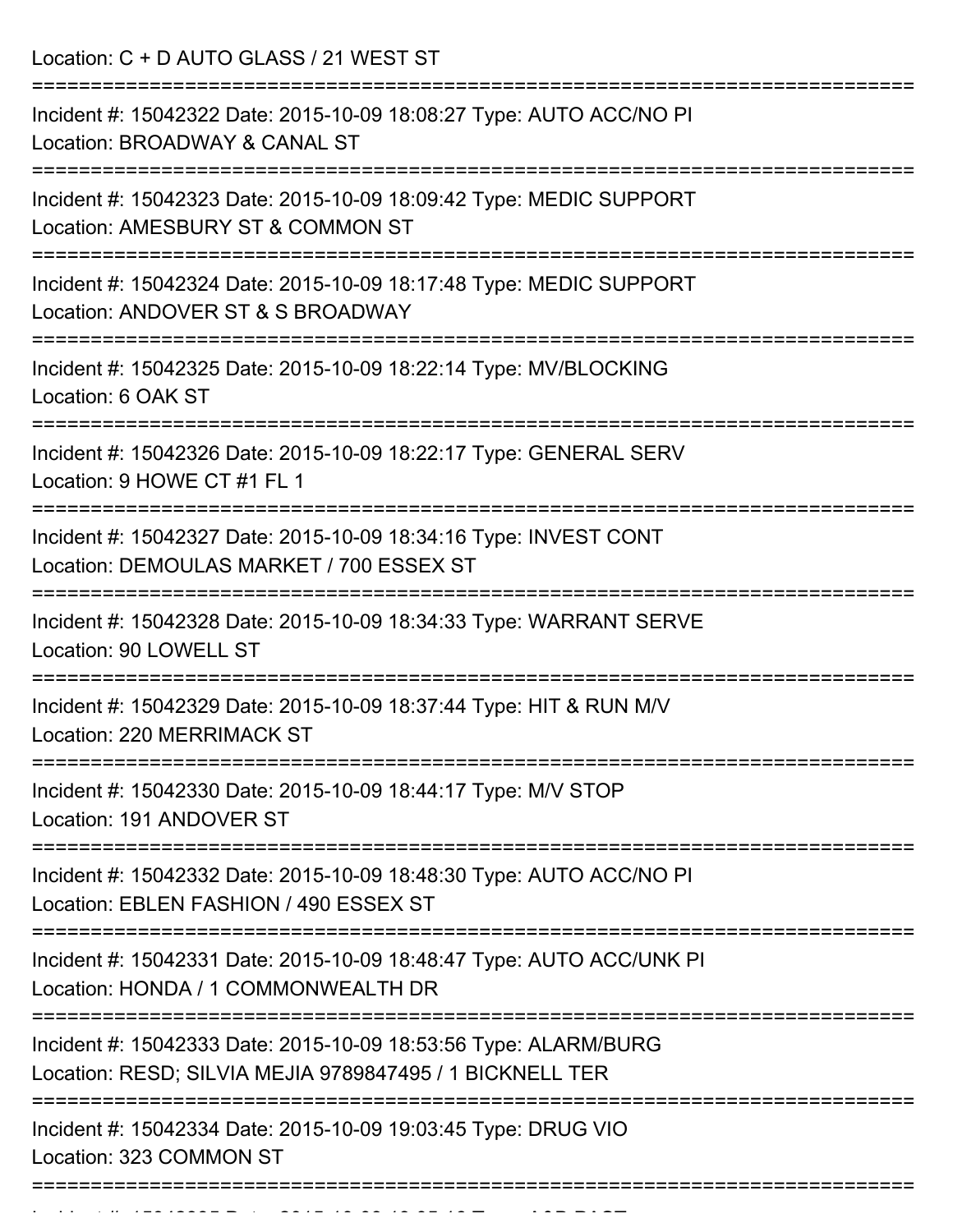Location: CRESCENT ST & MAY ST

| Incident #: 15042336 Date: 2015-10-09 19:12:55 Type: M/V STOP<br>Location: ALLSTON ST & WOODLAND ST              |
|------------------------------------------------------------------------------------------------------------------|
| Incident #: 15042337 Date: 2015-10-09 19:19:03 Type: DISTURBANCE<br>Location: 12 FAIRMONT ST #6 FL 3             |
| Incident #: 15042338 Date: 2015-10-09 19:21:23 Type: UNWANTEDGUEST<br>Location: 98 CROSS ST                      |
| Incident #: 15042339 Date: 2015-10-09 19:29:06 Type: SUICIDE ATTEMPT<br>Location: 29 ALDER ST FL 3               |
| Incident #: 15042340 Date: 2015-10-09 19:31:11 Type: GENERAL SERV<br>Location: 71 NEWBURY ST #11                 |
| Incident #: 15042341 Date: 2015-10-09 19:51:36 Type: M/V STOP<br><b>Location: 1 TREMONT ST</b>                   |
| Incident #: 15042342 Date: 2015-10-09 20:08:02 Type: M/V STOP<br>Location: CANAL ST & MARSTON ST                 |
| Incident #: 15042343 Date: 2015-10-09 20:14:21 Type: INVESTIGATION<br>Location: 47 ATKINSON ST                   |
| Incident #: 15042344 Date: 2015-10-09 20:23:17 Type: 209A/SERVE<br>Location: 30 MORTON ST                        |
| Incident #: 15042345 Date: 2015-10-09 20:28:11 Type: STOL/MV/PAS<br>Location: 37 ALMA ST                         |
| Incident #: 15042346 Date: 2015-10-09 20:29:27 Type: M/V STOP<br>Location: HAFFNERS GAS STATION / 194 S BROADWAY |
| Incident #: 15042347 Date: 2015-10-09 20:40:25 Type: AUTO ACC/PI<br><b>Location: 354 MERRIMACK ST</b>            |
| Incident #: 15042348 Date: 2015-10-09 20:43:36 Type: LOST PERSON<br>Location: 20 KNOX ST                         |
|                                                                                                                  |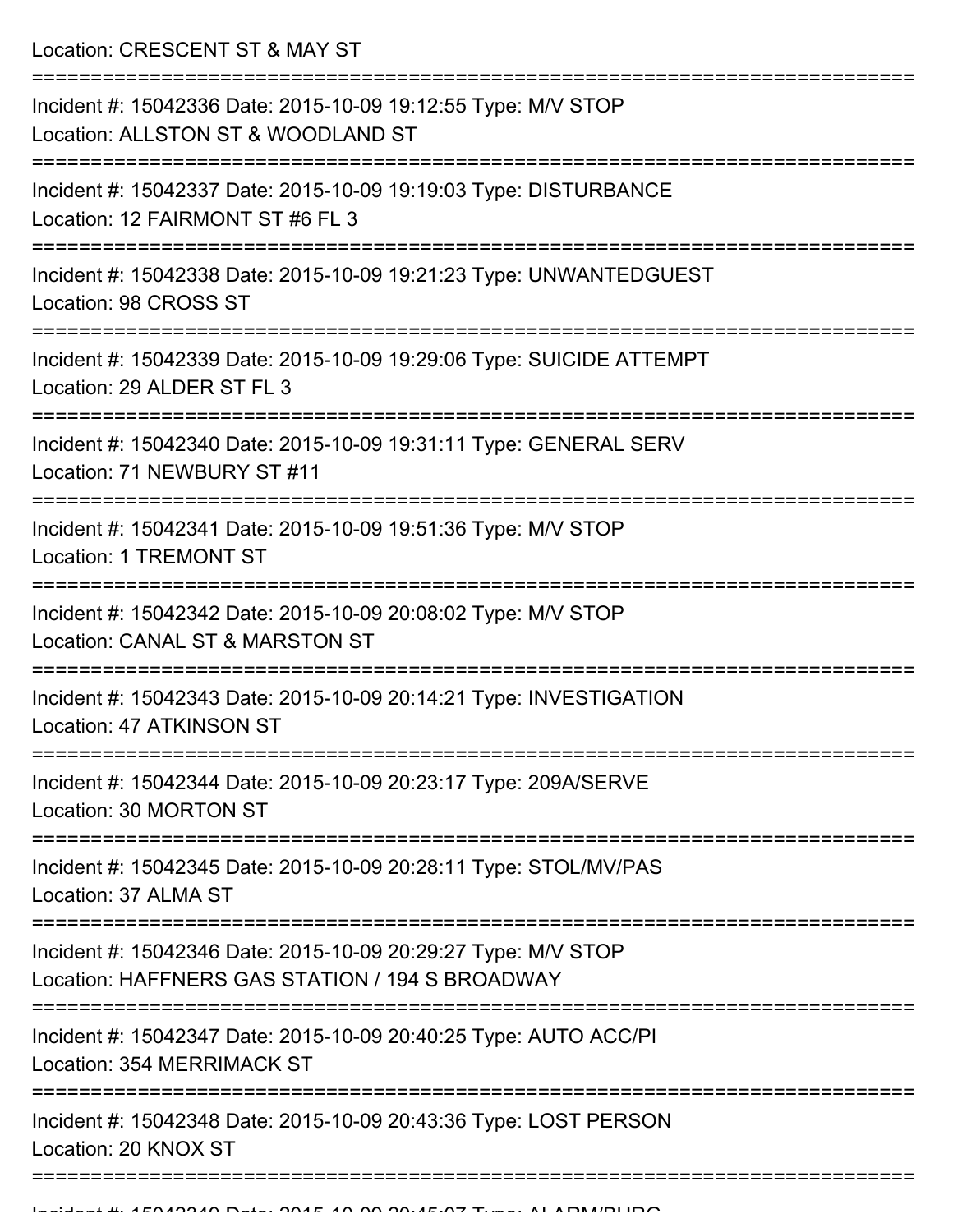| Location: MARIA ALCANTARA COMM 9782593730 / 530 BROADWAY FL 1                                                                       |
|-------------------------------------------------------------------------------------------------------------------------------------|
| Incident #: 15042350 Date: 2015-10-09 20:46:11 Type: A&B PAST<br>Location: 52 MYRTLE ST                                             |
| Incident #: 15042351 Date: 2015-10-09 20:51:29 Type: WOMAN DOWN<br>Location: 33 HAWLEY ST                                           |
| Incident #: 15042352 Date: 2015-10-09 20:58:45 Type: UNWANTEDGUEST<br>Location: 15 FALMOUTH ST                                      |
| Incident #: 15042353 Date: 2015-10-09 21:18:53 Type: ALARM/BURG<br>Location: HENNESSEY SCHOOL / 122 HANCOCK ST                      |
| Incident #: 15042354 Date: 2015-10-09 21:23:35 Type: AUTO ACC/NO PI<br>Location: 58 TOWER HILL ST                                   |
| Incident #: 15042355 Date: 2015-10-09 22:16:23 Type: ALARM/BURG<br>Location: RENT A CENTER / 77A WINTHROP AV                        |
| Incident #: 15042356 Date: 2015-10-09 22:39:01 Type: ALARM/BURG<br>Location: RESD; LAURIE LOCKWOOD 9783602430 / 29 MARLBORO ST      |
| Incident #: 15042357 Date: 2015-10-09 22:56:20 Type: HIT & RUN M/V<br>Location: 123 MAY ST                                          |
| Incident #: 15042358 Date: 2015-10-09 23:07:31 Type: DK (DRUNK)<br>Location: CHESTNUT ST & LAWRENCE ST                              |
| Incident #: 15042359 Date: 2015-10-09 23:14:48 Type: SUS PERS/MV<br>Location: LAHEY HEALTH BEHAVIORAL SERVICES / 12 METHUEN ST FL 2 |
| Incident #: 15042360 Date: 2015-10-09 23:25:29 Type: NOISE ORD<br>Location: 172 SARATOGA ST                                         |
| Incident #: 15042361 Date: 2015-10-09 23:28:35 Type: UNWANTEDGUEST<br>Location: 25 BEACONSFIELD ST                                  |
| Incident #: 15042362 Date: 2015-10-09 23:47:12 Type: M/V STOP<br>Location: ESSEX ST & MILL ST                                       |
|                                                                                                                                     |